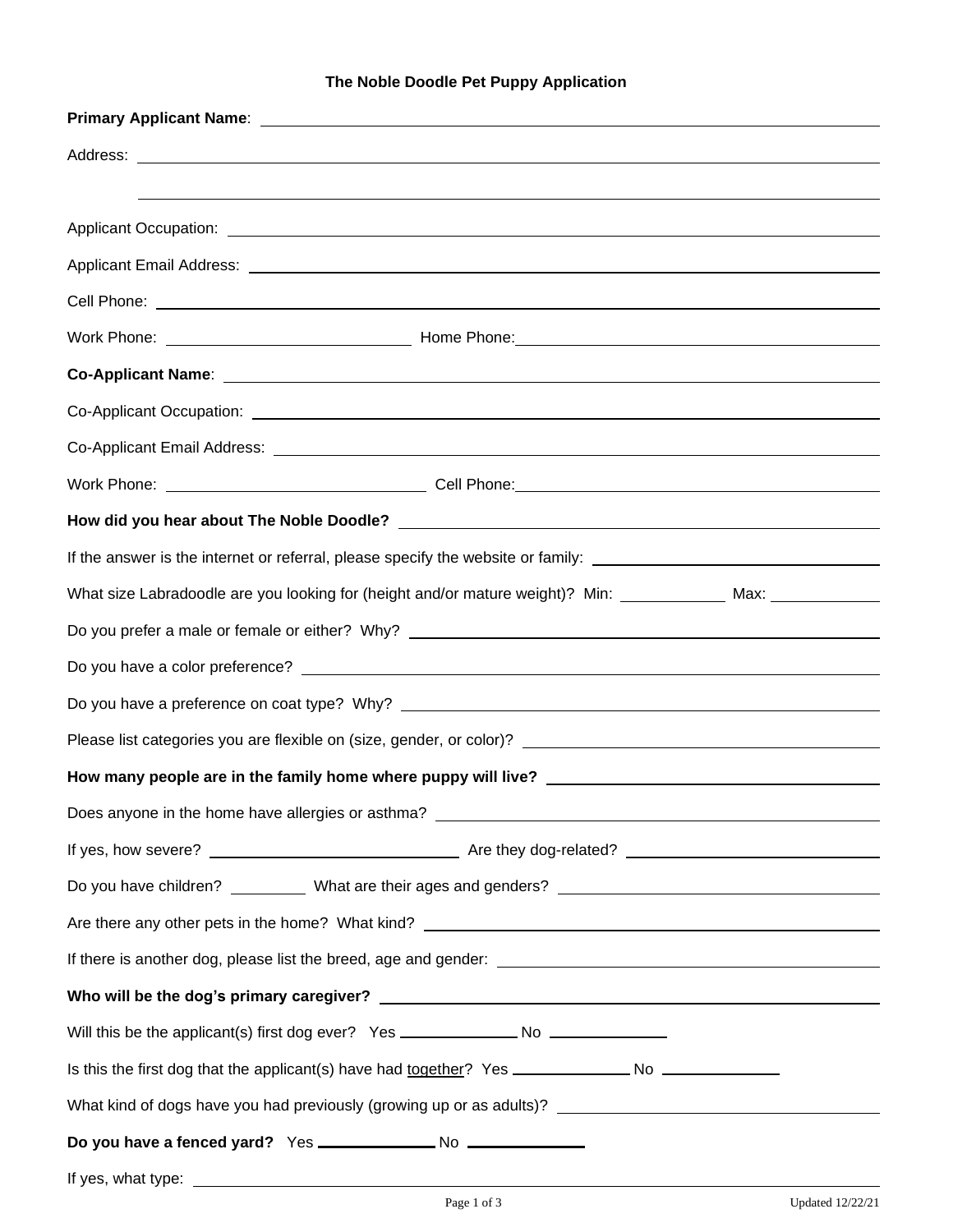| Will your dog be kept outside alone for extended periods of time? Yes ________________No _________________ |  |                                                                                                                |                                                                                                                     |
|------------------------------------------------------------------------------------------------------------|--|----------------------------------------------------------------------------------------------------------------|---------------------------------------------------------------------------------------------------------------------|
| Will someone be home with Puppy during the day most days during the first few days at home?                |  |                                                                                                                |                                                                                                                     |
|                                                                                                            |  |                                                                                                                |                                                                                                                     |
|                                                                                                            |  |                                                                                                                |                                                                                                                     |
|                                                                                                            |  |                                                                                                                | If applicant(s) work outside the home, will the dog be alone during the workday? Yes _________ No _________         |
|                                                                                                            |  |                                                                                                                | What hours? __________________ Will the dog be crated all day during this time? Yes __________ No _________         |
|                                                                                                            |  | can only hold his/her bladder for a limited amount of time AND your plan for puppy during the day as an adult: | If all caregivers work outside the home, briefly explain the plan for puppy during workdays when puppy is young and |
|                                                                                                            |  |                                                                                                                |                                                                                                                     |
|                                                                                                            |  |                                                                                                                |                                                                                                                     |
|                                                                                                            |  |                                                                                                                |                                                                                                                     |
|                                                                                                            |  |                                                                                                                |                                                                                                                     |
| Will you be keeping the dog for its lifetime?                                                              |  |                                                                                                                |                                                                                                                     |
|                                                                                                            |  |                                                                                                                |                                                                                                                     |
|                                                                                                            |  |                                                                                                                | Do you agree to crate-train your dog for ease in potty-training and to protect your puppy during the chewing stage? |
|                                                                                                            |  |                                                                                                                |                                                                                                                     |
| Noble Doodle?                                                                                              |  |                                                                                                                | Do you agree to spay/neuter your dog according to the Contract and to provide proof of the procedure to The         |
|                                                                                                            |  |                                                                                                                |                                                                                                                     |
|                                                                                                            |  |                                                                                                                | Do you agree to refrain from using a prong, pinch, shock or e-collar for behavior modification or boundary control? |
|                                                                                                            |  |                                                                                                                |                                                                                                                     |
| facilitate appropriate breeding choices in the future?                                                     |  |                                                                                                                | Do you agree to share medical or health issues and/or temperament concerns with The Noble Doodle to                 |
|                                                                                                            |  |                                                                                                                |                                                                                                                     |
|                                                                                                            |  | prevention medication, professional grooming, high quality food and treats, crate, toys, and other supplies?   | Are you aware of the cost of caring for this puppy including puppy vaccinations, spaying/neutering, heartworm       |
|                                                                                                            |  |                                                                                                                |                                                                                                                     |
| happy, well-adjusted, well-behaved family companion? (If not, we can help!)                                |  |                                                                                                                | Are you aware of the amount of time, effort, energy, and expense required to raise a puppy into a healthy,          |
|                                                                                                            |  |                                                                                                                |                                                                                                                     |